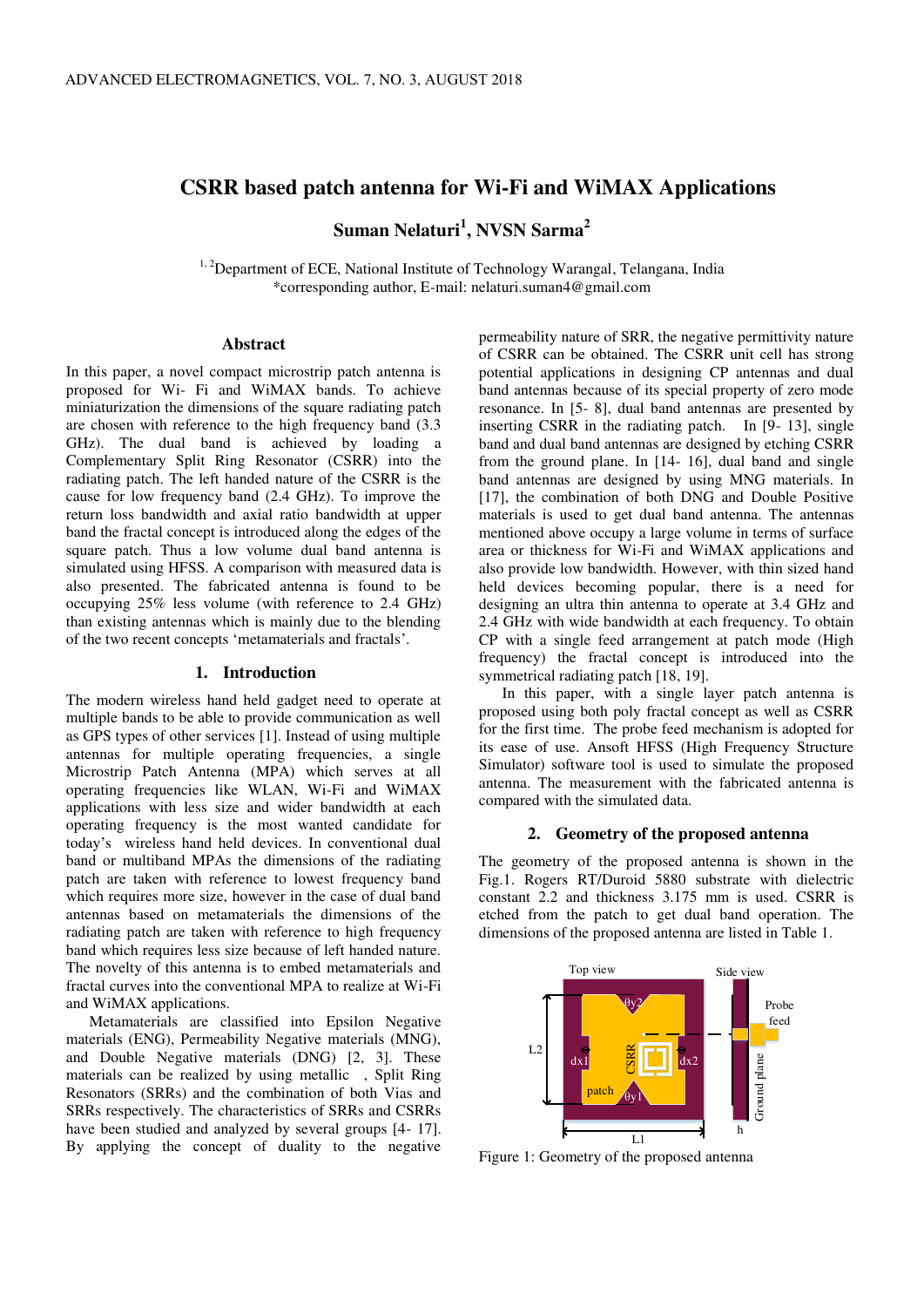Table 1: This is an example of a table.

| Parameter       | Value in mm |  |  |
|-----------------|-------------|--|--|
| L1              | 37          |  |  |
| L2              | 27          |  |  |
| h               | 3.175       |  |  |
| a               | 10          |  |  |
| b               | 10          |  |  |
| $\mathbf{C}$    | 9           |  |  |
| d               | 9           |  |  |
| g1              | 0.4         |  |  |
|                 | 0.4         |  |  |
| $\frac{g2}{g3}$ | 0.4         |  |  |
| $dx1=dx2$       |             |  |  |
| $dy1 = dy2$     | 3.5         |  |  |

### **2.1. CSRR and fractal curves**

The two topologies of Split Ring Resonator (SRR) and CSRR are shown in the Fig. 2. According to Babinet's principle CSRR is the dual structure of the SRR in which the roles of metal and air are interchanged, and also the role of electric and magnetic field components. The SRR can act as magnetic dipole that can be excited by an external magnetic flux where the CSRR can act as electric dipole that can be excited by external electric field. The equivalent circuit diagram of SRR and CSRR are shown in the Fig. 3, where the C0 is the total capacitance between the rings, L0 is the total inductance, Ls is the series inductance of the SRR, Lc is the shunt inductance, Cc is the shunt capacitance and Cs is the series capacitance of the lower and upper halves of the SRR. The resonant frequency of the SRR is given by

$$
f_0 = \frac{1}{2\pi (C_s L_s)}
$$

 Based on duality concept of SRR and CSRR the resonant frequency of CSRR is same as the resonant frequency of SRR.



Figure 2: Topology of a SRR and b CSRR



Figure 3: Equivalent circuit model of a SRR b CSRR

Fractal curves are self repetitive and space filling curves which are used to design compact antennas. Fractal curves are characterized by two parameters: Iteration Order (IO) and Indentation Factor (IF). The IF is different for different types of fractals. For example, the IF for the Minkowski fractal curve is Indentation Depth (ID) where Dx and Dy are the IDs along x- and y- axes, and for the Koch fractal curves the same is Indentation Angle (IA) where θx and θy are the IAs along x- and y- axes. The IAs of Koch fractal curves are shown in the Fig. 4.

In the case of Koch fractal curves, the equal IA  $(\theta x1=\theta x2=\theta y1=\theta y2)$  along four sides of the square patch antenna results in LP at upper frequency band. CP radiation can be obtained by placing different IAs along each side of the patch  $(\theta x1 \neq \theta x2 \neq \theta y1 \neq \theta y2)$  or  $(\theta x1 = \theta x2 = \theta x \neq \theta y1 =$ θy2 =θy) where the high bandwidth can be obtained when IAs along same axis are equal and are another along the perpendicular axis.

In the case of Minkowski fractal curves, the equal ID (Dx1=Dx2=Dy1=Dy2) along four sides of the square patch antenna results in linear polarization (LP) at upper frequency band. CP radiation can be obtained by loading different IDs along each side of the square patch (Dx1 $\neq$ Dx2 $\neq$  Dy1 $\neq$  Dy2) or (Dx1= Dx2= Dx  $\neq$  Dy1= Dy2 =Dy) where the high bandwidth can be obtained when IDs along same axis are equal and are not equal along the perpendicular axis.

The poly fractal boundary patch antenna can be obtained by using the combination of both Koch and Minkowski fractal curves. The edges of the square patch are replaced by Koch fractal curve along x- axis and Minkowski fractal curve along y- axis. The IDs and IAs of poly fractal boundary patch are shown in the Fig. 3.



Figure 4: IDs and IAs of poly fractal boundary patch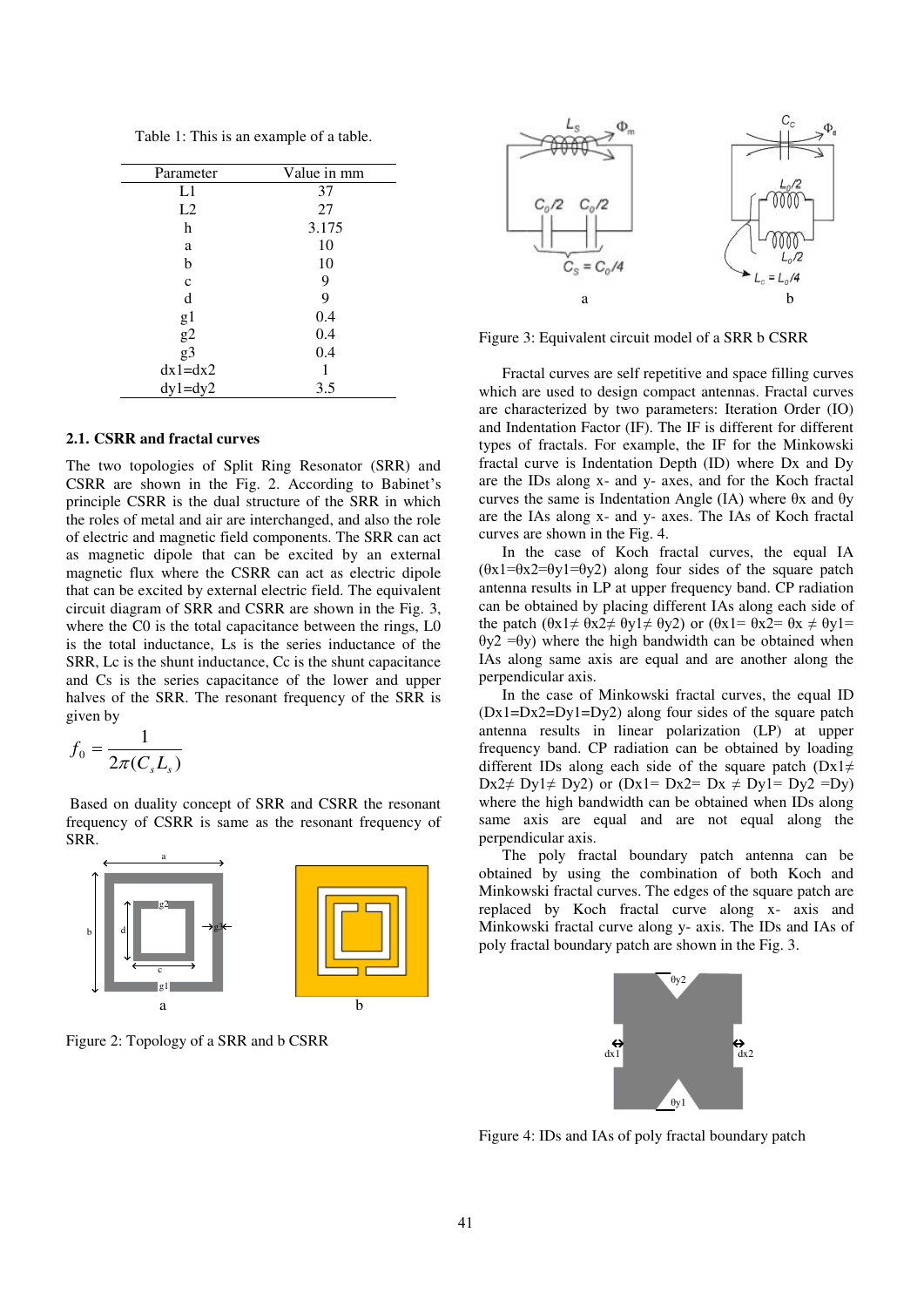## **3. Simulation Results**

The evolution of the proposed design can be understood by considering an evolution of patch antenna design shown in Fig. 5.



Figure 5: Evolution of the proposed antenna

Initially, the square patch Ant1 is chosen as a reference which is resonating at 3.4 GHz with linear polarization. Poly fractal curves are introduced along edges of the square patch Ant1 to get Ant2 which results in CP. Ant3 can be obtained by introducing CSRR in the patch which results in double band operation with Linear Polarization. Ant4 represents the dual band dual polarization version achieved by introducing poly fractal curves to the edges of Ant3. Finally, Ant4 is the proposed antenna with dual band dual polarization.

The simulated return loss characteristics of all proposed antennas are shown in the Fig. 6. By loading CSRR in the radiating patch, the dual band dual polarization operation is obtained. The circular polarization bandwidth at patch mode can be achieved by inserting poly fractal curves along the edges of the patch. The 10-dB return loss bandwidth of all resonating frequencies is listed in Table 2.



Figure 6: Return loss characteristics of the proposed

antennas

Table 2: Impedance bandwidth of simulated antennas.

| Antenna | 10-dB return loss bandwidth |                    |  |  |
|---------|-----------------------------|--------------------|--|--|
|         | at left hand                | at patch mode band |  |  |
|         | band                        |                    |  |  |
| Ant $1$ |                             | 9.27% (3.29-3.61   |  |  |
|         |                             | GHz)               |  |  |
| Ant $2$ |                             | 15.06% (3.07-3.57  |  |  |
|         |                             | GHz)               |  |  |
| Ant $3$ | Resonance at                | 5.66% (3.09-3.27   |  |  |
|         | $2.4$ GHz                   | GHz)               |  |  |
| Ant $4$ | Resonance at                | 8.22% (3.03-3.29)  |  |  |
|         | 2.4 GHz                     | GHz)               |  |  |

To understand the operational mechanism of the proposed antenna, the HFSS simulated current distribution on patch Ant4 at each frequency band is shown in the Fig. 7.



Figure 7: Simulated Surface current distribution at a 2.4 GHz b 3.3 GHz.

The lower resonating frequency (2.4 GHz) is mainly due to strong surface current distribution at CSRR where as the upper resonating frequency (3.3 GHz) is due to current at poly fractal edges of the patch. The simulated radiation efficiency characteristics of the proposed antenna are shown in the Figure 8. The efficiency at 2.4 GHz is 96.05% which is less compared to efficiency value of 98.75% at 3.3 GHz.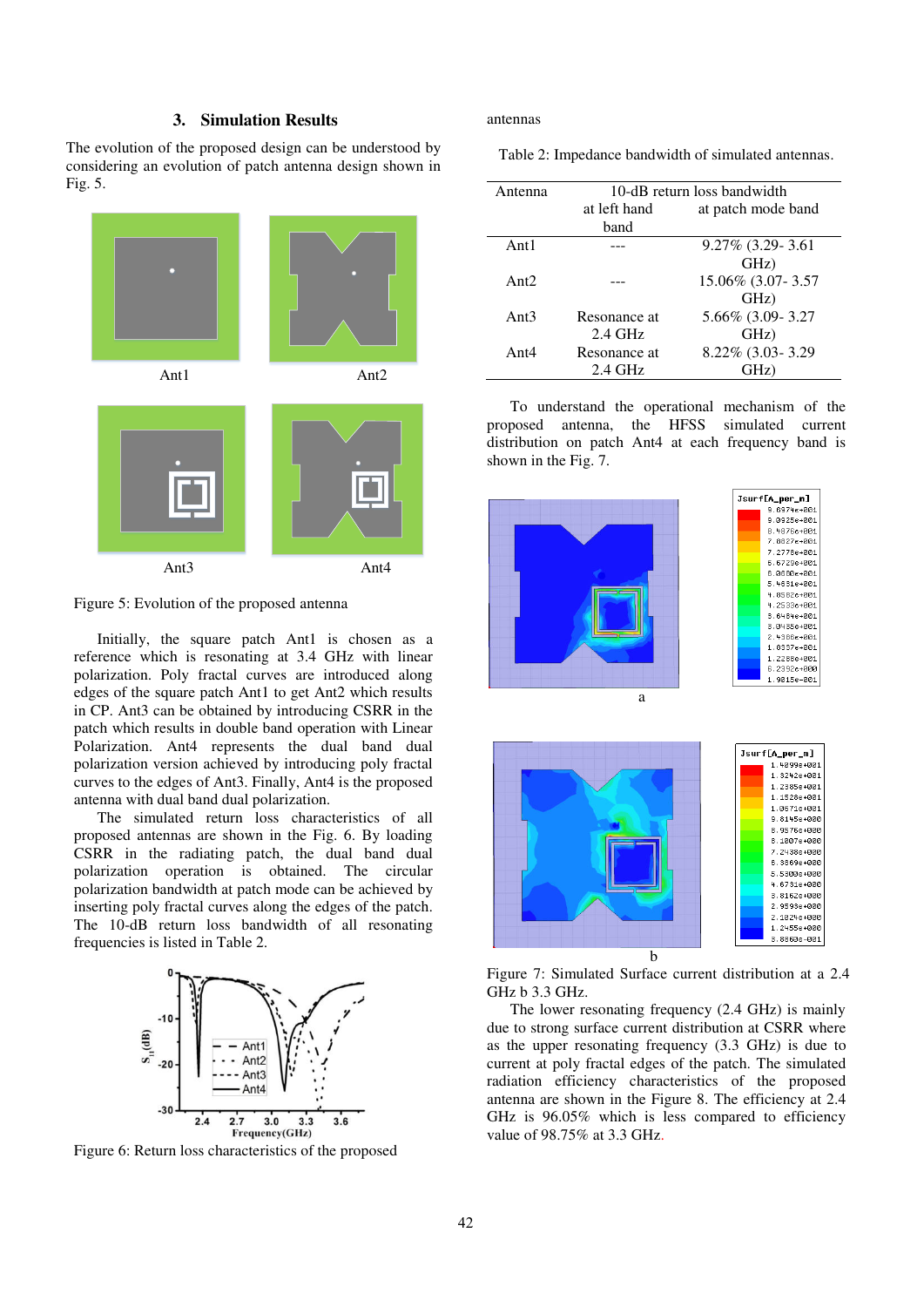

Figure 8: Radiation efficiency of the proposed antenna

#### **4. Measured Results**

The proposed antenna (Ant4) fabricated on Rogers RT/Duroid substrate with dimensions 37x37x3.175 mm3 is shown in Fig. 8. The return loss characteristics are measured using Agilent 8719A microwave network analyzer. Radiation pattern measurements are taken in an anechoic chamber having the physical dimensions of 22.5 x 12.5 x 11.5 m3 and with the operating frequency range of 400 MHz to 18 GHz.



Figure 8: Fabricated prototype a top view b bottom view

The measured return loss characteristics along with simulated data are given in Fig. 9. Measured results are in close agreement with simulated results. The discontinuity at upper resonating band indicates the possibility of circular polarization radiation.



Figure 9: Return loss characteristics of the fabricated antenna

The 10-dB return loss bandwidth is 8.22% (3.01- 3.27 GHz) at upper resonating frequency band due to current at patch edges and  $\langle 1\%$  (resonance at 2.4 GHz only) at

lower left handed resonance frequency band because of current at CSRR respectively. The Axial ratio current at CSRR respectively. characteristics are given in Fig. 10. The measured 3-dB axial ratio bandwidth at the upper resonating frequency is 2.50% (3.15- 3.23 GHz). The minimum Axial Ratio value of 0.3 dB occurred at the center frequency.



Figure 10: Axial Ratio characteristics of the proposed antenna

The radiation patterns of the proposed antenna at the lower and upper resonating bands (2.4 GHz and 3.2 GHZ) are shown in the Fig. 11& 12 respectively. The gain of the proposed antenna is given in Fig. 13.



Figure 11: Simulated and measured radiation characteristics of the proposed antenna at 2.4 GHz a E plane b H plane



Figure 12: Simulated and measured radiation characteristics of the proposed antenna at 3.2 GHz a E plane b H plane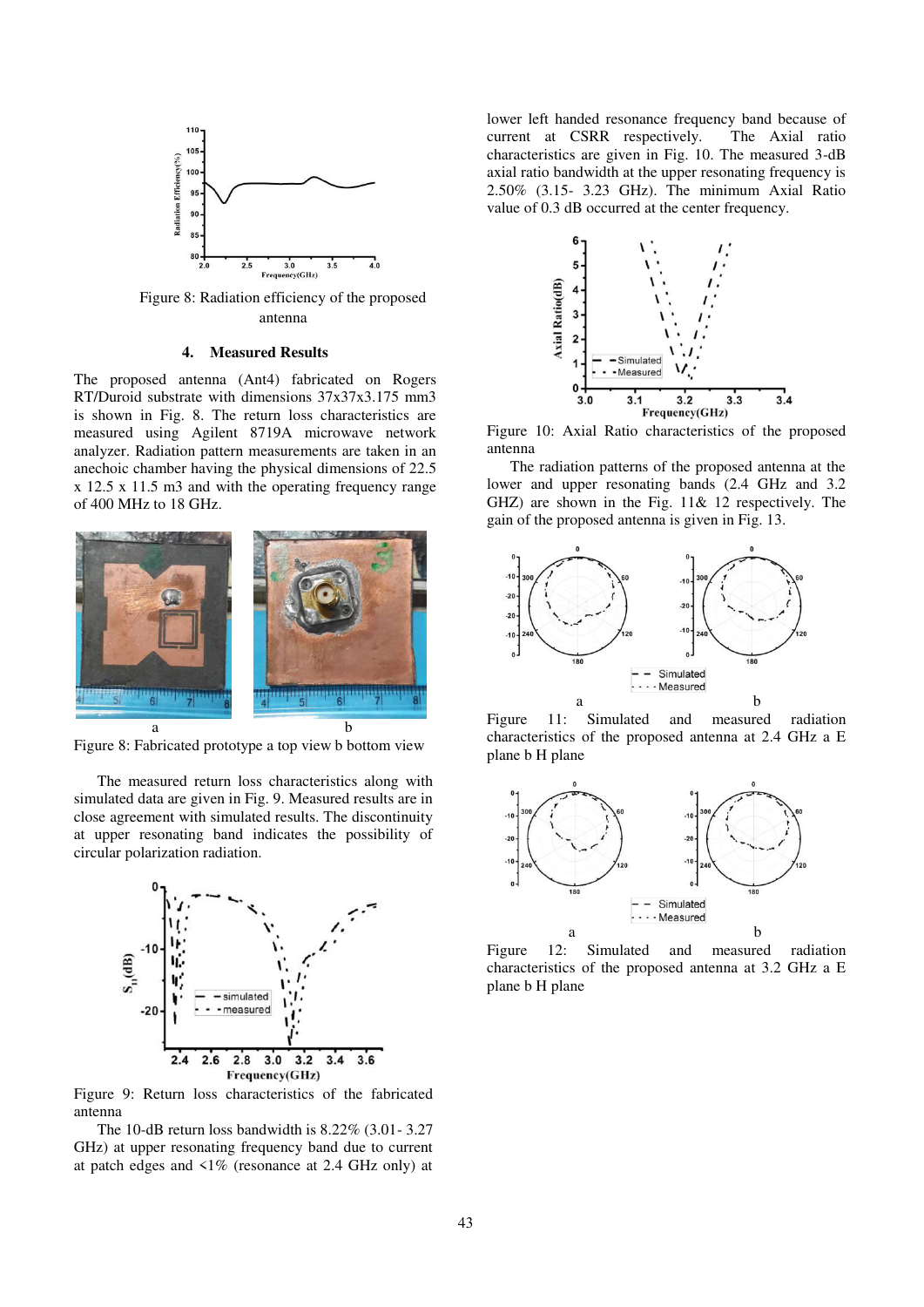

Figure 13: Gain characteristics of the proposed antenna

Table 3 gives the comparison between the results of the proposed antenna and the antennas which already exist in the literature. The proposed antenna is more compact and producing wide bandwidth compared to remaining antennas listed in Table 3.

|  |  |  | Table 3: Comparison with existing literature. |
|--|--|--|-----------------------------------------------|
|--|--|--|-----------------------------------------------|

| Ref    | Antenna       | Substrate    |                | Resonant |  |
|--------|---------------|--------------|----------------|----------|--|
|        | size $(mm^2)$ | size $(mm3)$ | frequency      |          |  |
|        |               |              | (GHz),         |          |  |
|        |               |              | 10-dB return   |          |  |
|        |               |              | loss           |          |  |
|        |               |              | bandwidth      |          |  |
|        |               |              | $($ %)         |          |  |
|        |               |              | At             | At       |  |
|        |               |              | lower          | upper    |  |
|        |               |              | band           | band     |  |
| prop   | 27x27         | 37x37x3.175  | $2.4, -$       | 3.2,     |  |
|        |               |              |                | 8.22     |  |
| $[5]$  | 18.43x23.68   |              | $4.1,-$        | $4.8, -$ |  |
| [6]    | 18.43x23.68   |              | $4.1, -$       | $4.8, -$ |  |
| $[7]$  | 18.43x23.68   |              | $4.1, -4.8, -$ |          |  |
| [8]    | 16.8          | 32.62x3      | $1.6, -4.5, -$ |          |  |
| [9]    | 20x16         | 30x50x1.6    | $2.9, -3.6, -$ |          |  |
| $[10]$ |               | 58x23x1.5    | 0.917,         | 1.854,   |  |
|        |               |              | 1              | 1.5      |  |
| $[11]$ | 17.7x17.5     |              | 3.73.          | 5.25,    |  |
|        |               |              | 1.2            | 1.5      |  |
| $[12]$ | 19x19         | 40x35x1.57   | $6.8, -$       |          |  |
| $[13]$ | 8x8           | 28x28x0.762  | $5.15, -$      |          |  |
|        |               | 28x28x0.762  |                |          |  |
| $[14]$ | 40x40         | 80x80x5      | $0.4, -2.4, -$ |          |  |
| $[15]$ | 5x0.5         |              | $9.51, -$      |          |  |
| $[16]$ | 16.8          | 32.62x3      | $1.62, -4.53,$ |          |  |
|        |               |              |                |          |  |
| [17]   | 16.8x20.8     | 40x50x0.49   | $4.9, -5.3, -$ |          |  |

#### **5. Conclusion**

A novel miniaturized single probe feed poly fractal boundary patch antenna loaded with CSRR for dual band operation has been presented. The Simulated 10-dB return loss bandwidth of proposed antenna is <1% (resonating at 2.4GHz only) at the lower resonating frequency and is 8.72% (3.07- 3.35 GHz) at the upper resonating frequency. The 3-dB axial ratio bandwidth of the antenna at upper frequency band is around 2.49% (3.17- 3.25 GHz). Proposed antenna can be conveniently used in portable devices because of its compactness for Wi-Fi and WiMAX applications.

### **6. References**

- [1] Garg, Ramesh. Microstrip antenna design handbook. Artech House, 2001. ISBN 0-89006- 513-6.
- [2] Eleftheriades, George V., and Keith G. Balmain. Negative-refraction metamaterials: fundamental principles and applications. John Wiley & Sons, 2005.
- [3] Caloz, Christophe, and Tatsuo Itoh. Electromagnetic metamaterials: transmission line theory and microwave applications. John Wiley & Sons, 2005.
- [4] Marqués, Ricardo, et al. "Comparative analysis of edge-and broadside-coupled split ring resonators for metamaterial design-theory and experiments." *IEEE Transactions on Antennas and Propagation* 51.10 (2003): 2572-2581.
- [5] Ortiz, N., F. Falcone, and M. Sorolla. "Dual band patch antenna based on complementary rectangular split-ring resonators." *Microwave Conference, 2009. APMC 2009. Asia Pacific*. IEEE, 2009.
- [6] Ortiz, N., F. Falcone, and M. Sorolla. "Enhanced gain dual band patch antenna based on complementary rectangular split-ring resonators." *Microwave and Optical Technology Letters* 53.3 (2011): 590-594.
- [7] Ortiz, Noelia, Francisco Falcone, and Mario Sorolla. "Gain improvement of dual band antenna based on complementary rectangular split-ring resonator." *ISRN Communications and Networking* 2012 (2012): 3.
- [8] Ortiz, Noelia, et al. "Design and implementation of dual-band antennas based on complementary split ring resonators." *Waves in Random and Complex Media* 25.3 (2015): 309-322.
- [9] Lee, Yoonjae, and Yang Hao. "Characterization of microstrip patch antennas on metamaterial substrates loaded with complementary split‐ring